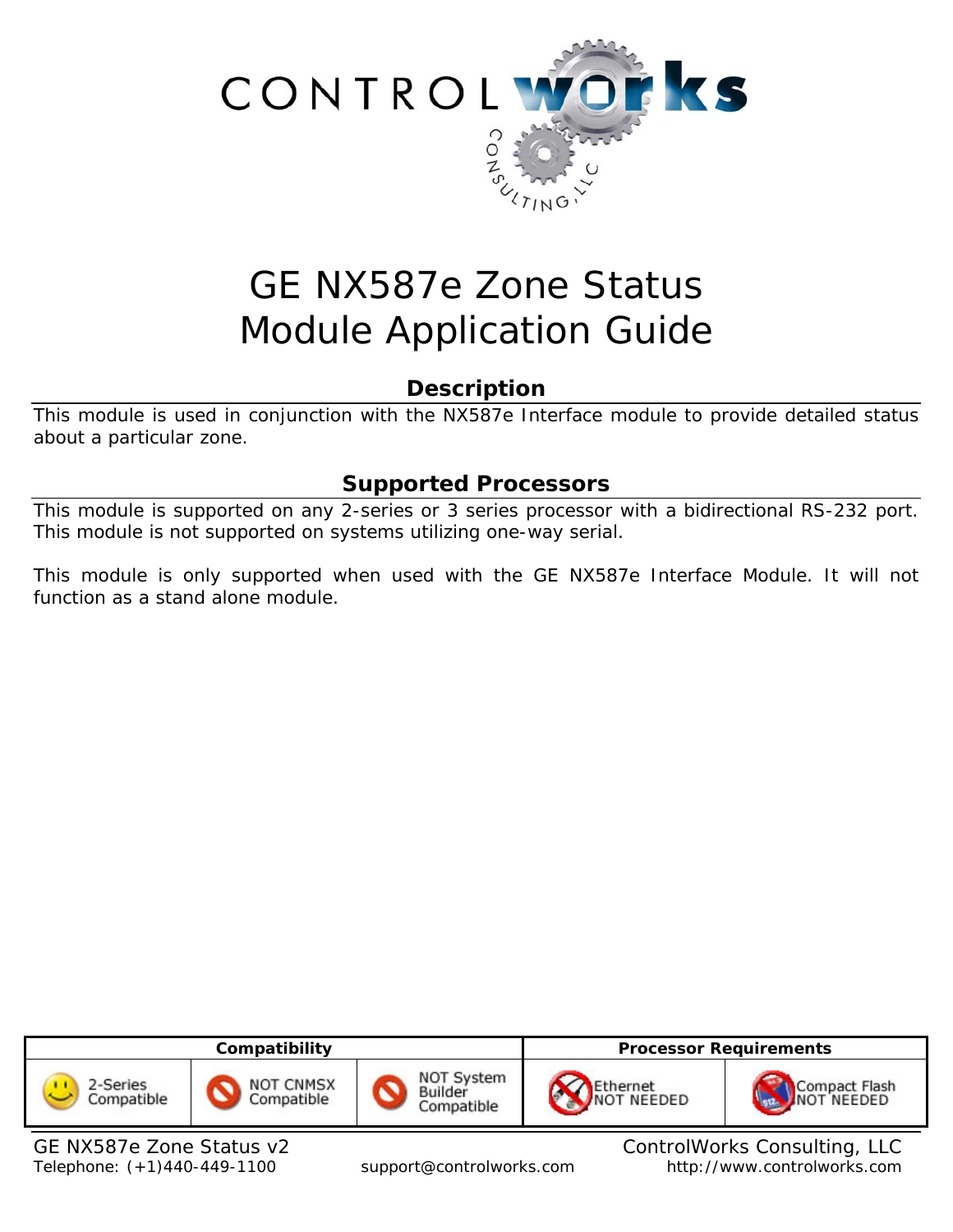## **Connection**

Connect the zoneX\_status\$ output of the Interface Module to this module's zone\_staus\_in\$ input.

## **Status Only**

This module provides status of the corresponding zone; the NX587e does not provide a method of directly controlling an individual zone or partition; all zone controls are accomplished using keypad functions as if you were using a native NX148E keypad.

Particular consideration should be given to the "alarm memory" flag: It is not possible to manually reset the "alarm\_memory" flag attached to a zone and it is not clear when the alarm system automatically resets this flag.

#### **Module Synchronization**

The NX-587E reports selected events in an unsolicited manner, that is polling is not required during normal use. When the program reboots or if the NX-587E or alarm system is disconnected or looses power, it is necessary to poll the NX-587E (using the NX587 interface module) to obtain the current system status.

If the NX-587E is connected directly to the processor or if the cable connecting the NX-587E to the processor, connecting the "CTS" digital signal from the serial port to the [enable\_module\_(reboot\_finished)] digital input on the module will automatically resynchronize the module to the current state of the NX-587E if it were to become disconnected or if power was cycled.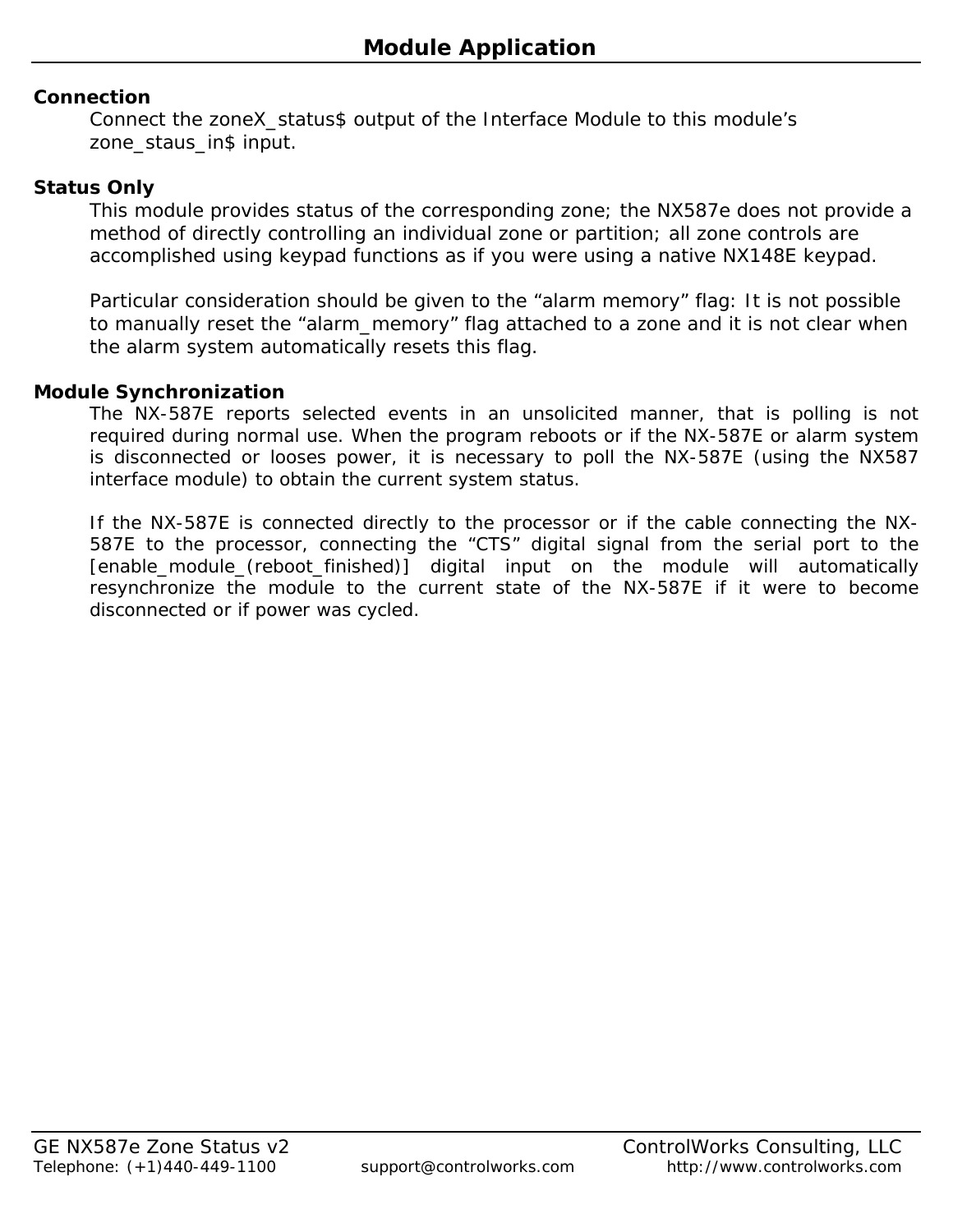# **Signal and Parameter Descriptions**

Bracketed signals such as "[signal\_name]" are optional signals

#### **DIGITAL INPUTS**

This module does not utilize any digital inputs

## **ANALOG INPUTS**

This module does not utilize any analog inputs.

## **SERIAL INPUTS**

|  |  | module. |  |  |  |
|--|--|---------|--|--|--|

# **DIGITAL OUTPUTS**

| High when the security system indicates that the zone |
|-------------------------------------------------------|
| is faulted. Generally, this indicates an open door,   |
| motion detected, etc.                                 |
| High when the security system indicates that an alarm |
| has previously occurred on the zone. Please see       |
| application note supra.                               |
| High when the zone is in the tampered state           |
|                                                       |
|                                                       |
| High when the zone was bypassed during the last       |
| arming                                                |
| . This status is not well defined by the protocol     |
| documentation.                                        |
|                                                       |
| condition.                                            |
| High when a wireless zone is no longer communicating  |
| with the security system.                             |

# **ANALOG OUTPUTS**

This module does not utilize any analog outputs.

## **SERIAL OUTPUTS**

zone\_name\$. ........................................................... The zone name as configured by the security system, a maximum of 16 characters.

#### **PARAMETERS**

This module does not utilize any parameters.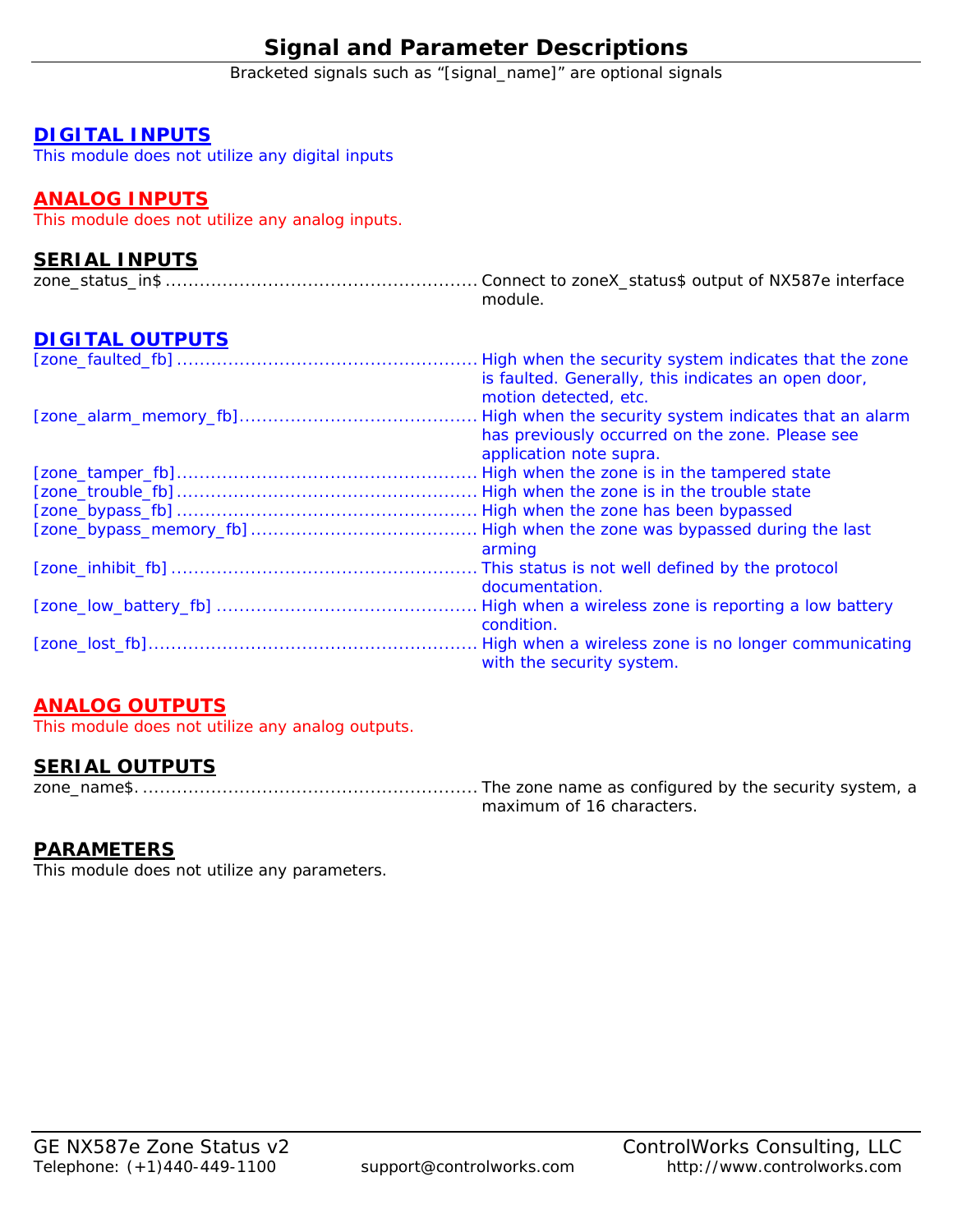This module is supported by ControlWorks Consulting, LLC. Should you need support for this module please email support@controlworks.com or call us at 440-449-1100. ControlWorks normal office hours are 9 AM to 5 PM Eastern, Monday through Friday, excluding holidays.

Before calling for support, please ensure that you have loaded and tested operation using the included demonstration program and touchpanel(s) to ensure that you understand the correct operation of the module. It may be difficult for ControlWorks to provide support until the demonstration program is loaded.

Updates, when available, are automatically distributed via Email notification to the address entered when the module was purchased. In addition, updates may be obtained using your username and password at http://www.controlworks.com/customerlogin.aspx .

# **Distribution Package Contents**

The distribution package for this module should include:

|                                                                                     | distributes data to the partition module and zone<br>module. |
|-------------------------------------------------------------------------------------|--------------------------------------------------------------|
| GE_NX587E_Partition_Status_v2.umc  Crestron User Module partition status            |                                                              |
| GE_NX587E_Zone_Status_v2.umc  Crestron User Module zone status                      |                                                              |
|                                                                                     |                                                              |
| GE_nx587_demo_program_v2.smw Demo program for PRO2 processor                        |                                                              |
| GE_NX587e_Interface_Module_Help_v2.pdf  Help file for interface module              |                                                              |
| GE_NX587e_Partition_Status_Module_Help_v2.pdf Help file for partition status module |                                                              |
| GE_NX587e_Zone_Status_Module_Help_v2.pdf  Help file for zone status module          |                                                              |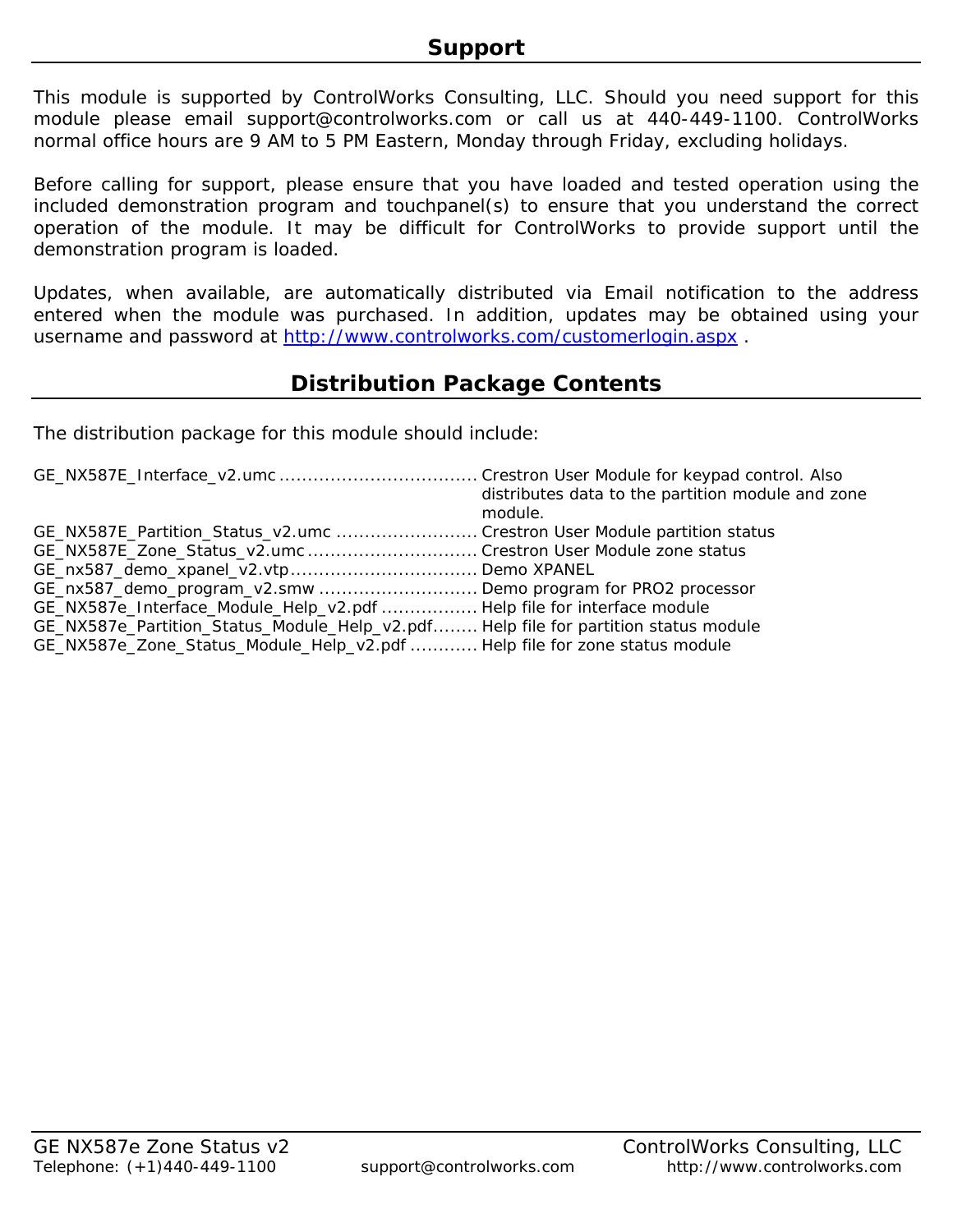V1 lincoln@controlworks.com 2010.09.27 -Initial release

V2 caleb@controlworks.com 2011.12.13

No changes to this module in v2.

# **Development Environment**

This module version was developed on the following hardware and software. Different versions of hardware or software may or may not operate properly. If you have questions, please contact us.

| <b>GE Hardware</b>                 | <b>Hardware Version</b> |  |  |  |
|------------------------------------|-------------------------|--|--|--|
| <b>NX-587E</b>                     | Unknown                 |  |  |  |
|                                    |                         |  |  |  |
| <b>Crestron Hardware</b>           | <b>Firmware Version</b> |  |  |  |
| <b>Crestron MC3 Processor</b>      | 1.002.0000              |  |  |  |
| <b>Crestron PRO2 Processor</b>     | 4.003.0010              |  |  |  |
| <b>Software</b>                    | <b>Software Version</b> |  |  |  |
| <b>Crestron SIMPL Windows</b>      | 3.02.14                 |  |  |  |
| <b>Crestron Vision Tools Pro-e</b> | 4.4.28                  |  |  |  |
| <b>Crestron Database</b>           | 28.05.017.00            |  |  |  |
| Device Database                    | 17.05.009.00            |  |  |  |
| <b>Crestron Device Library</b>     | 760                     |  |  |  |
|                                    |                         |  |  |  |